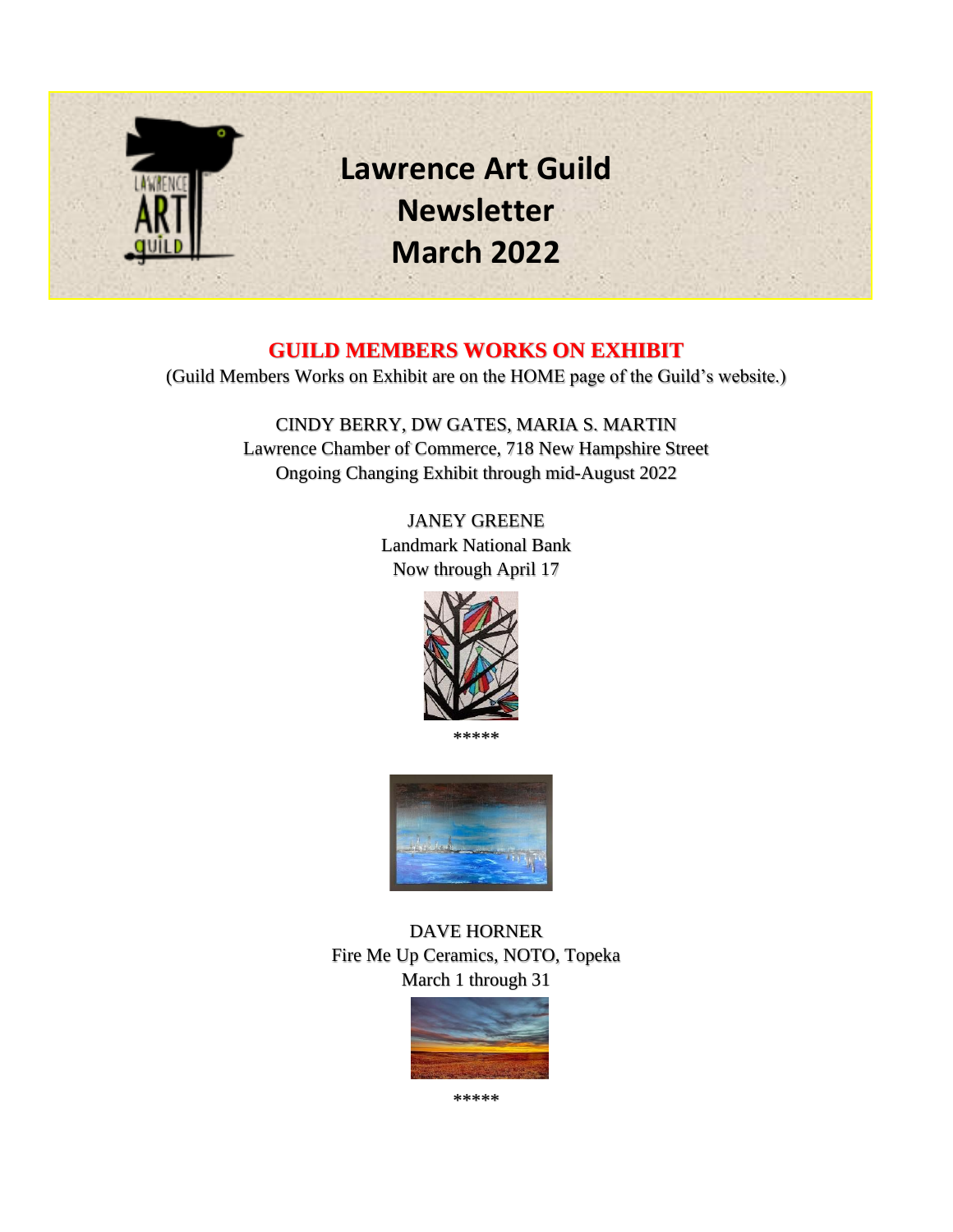#### HEATHER DURIS J & S Coffee Shop March 1 through 31



MARGIE KUHN Theatre Lawrence,4660 Bauer Farm Drive March 4 through April 17



\*\*\*\*\*

#### TONI BROU Wheatfields Bakery Café March 7 through April 30



\*\*\*\*\*

STEVE ANDERSON Black Stag Brewery March 24 through April 24



\*\*\*\*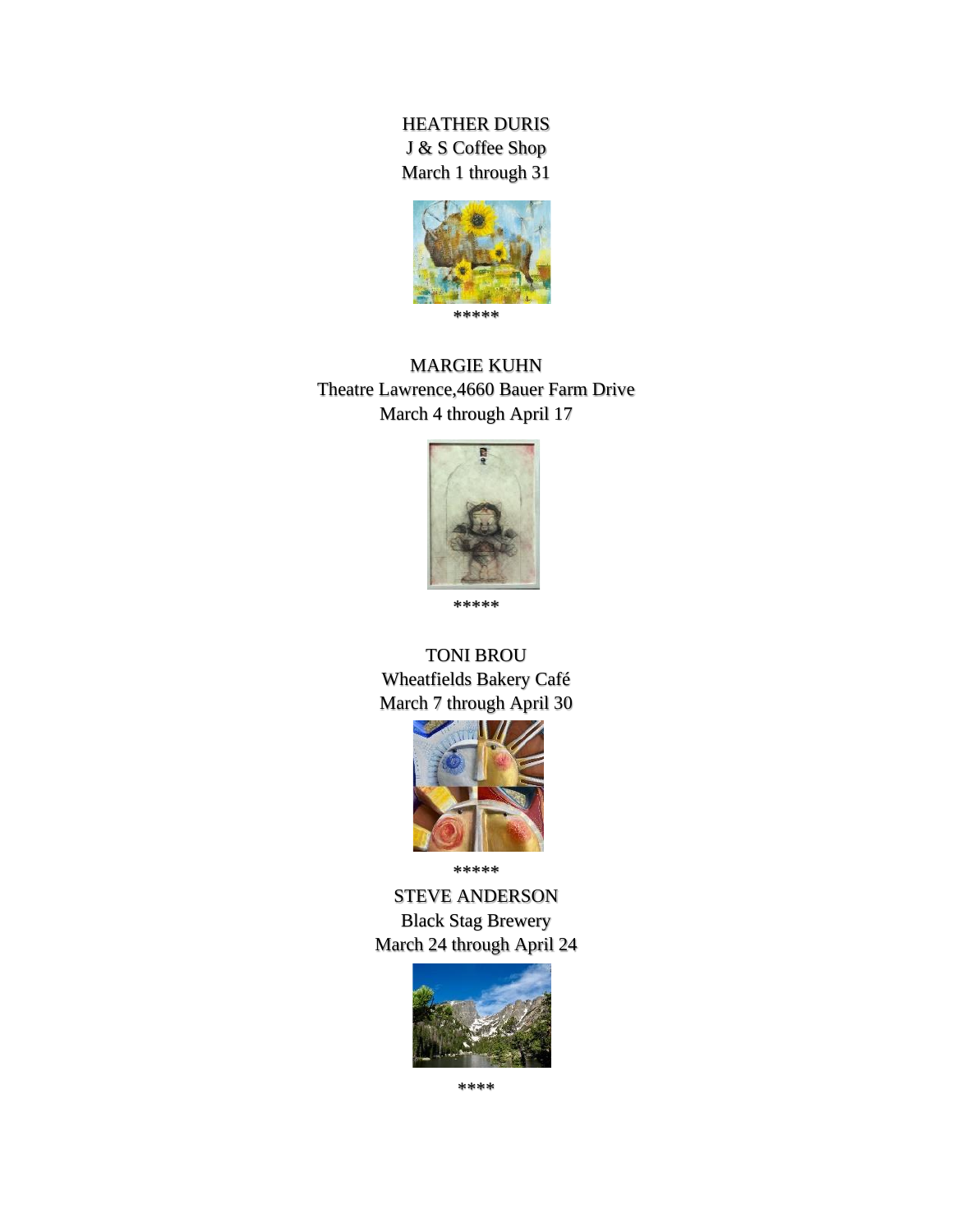#### **Art Spaces 2023**

Laurie Culling and Committee will present information on the Lawrence Art Guild Art Spaces, Spring 2023 at the March 21 meeting. This will be a short presentation, with time to discuss details with Laurie and the committee after the meeting. If you are unable to attend the meeting, information will be sent to you in the April Newsletter.

## **EVENTS \_\_\_\_\_\_\_\_\_\_\_\_\_\_\_\_\_\_\_\_\_\_\_\_\_\_\_\_\_\_\_\_\_\_\_\_\_\_\_\_\_\_\_\_\_\_\_\_\_\_\_\_\_\_\_\_\_\_\_\_\_\_\_\_\_\_**

## **St. Patrick's Day Float for Art in the Park**

The Lawrence Art Guild had an Art in the Park "float/car" in the St. Patrick's Day Parade on March 17. A BIG Thank You to Roura Young, Jen Unekis, Heather Duris and everyone who helped make this such a colorful float!